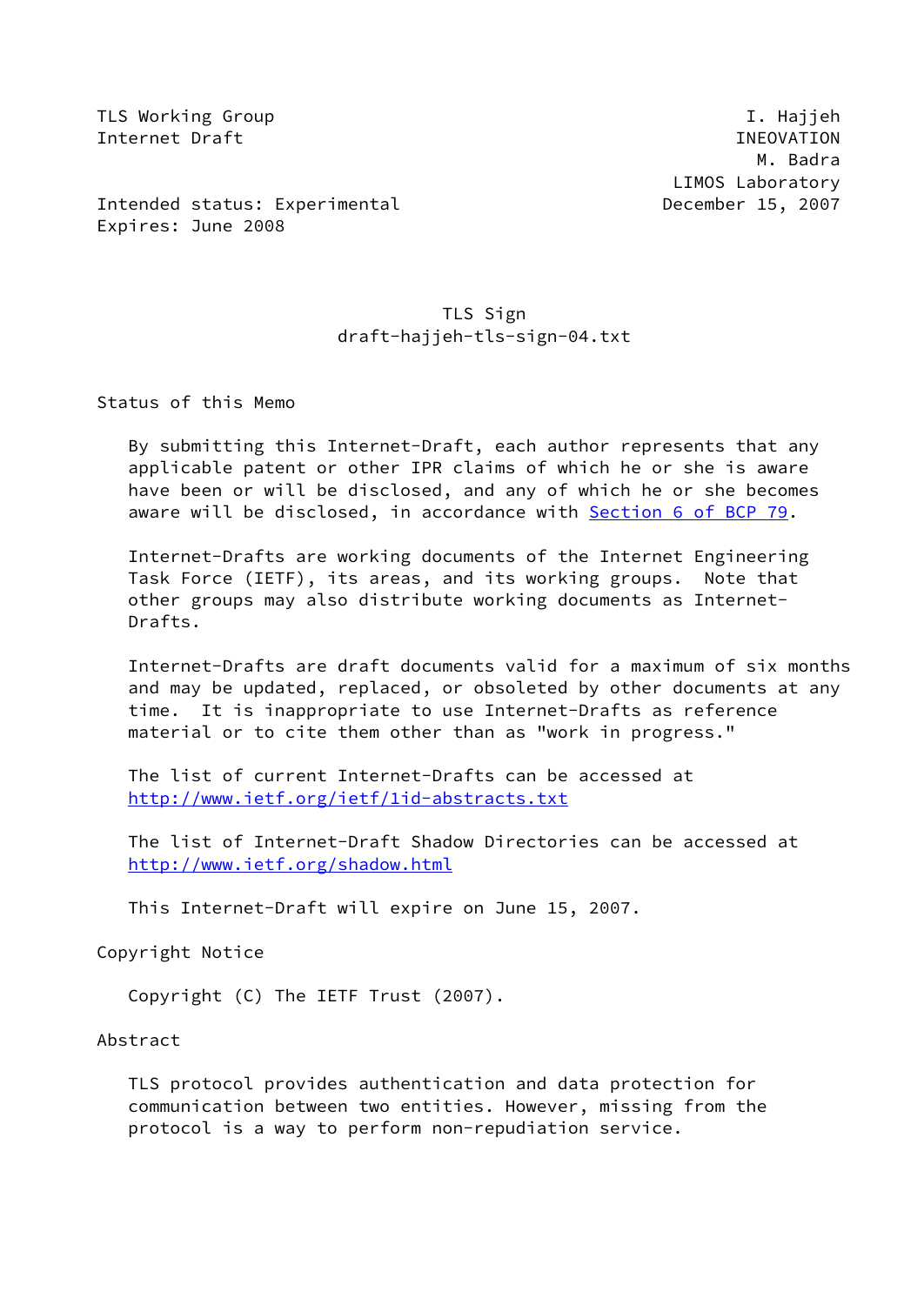```
Internet-Draft TLS Sign TLS December 2007
```
 This document defines extensions to the TLS protocol to allow it to perform non-repudiation service. It is based on [\[TLSSIGN](#page-10-0)] and it provides the client and the server the ability to sign by TLS, handshake and applications data using certificates such as X.509.

Table of Contents

| 1.1. Conventions used in this document3 |  |
|-----------------------------------------|--|
|                                         |  |
|                                         |  |
|                                         |  |
|                                         |  |
|                                         |  |
|                                         |  |
|                                         |  |
|                                         |  |
|                                         |  |
|                                         |  |
|                                         |  |
|                                         |  |
|                                         |  |
|                                         |  |

<span id="page-1-0"></span>[1](#page-1-0). Introduction

 Actually, TLS is the most deployed security protocol for securing exchanges. It provides end-to-end secure communications between two entities with authentication and data protection. However, what is missing from the protocol is a way to provide the non-repudiation service.

 This document describes how the non-repudiation service may be integrated as an optional module in TLS. This is in order to provide both parties with evidence that the transaction has taken place and to offer a clear separation with application design and development.

TLS-Sign's design motivations included:

- O TLS is application protocol-independent. Higher-level protocol can operate on top of the TLS protocol transparently.
- O TLS is a modular nature protocol. Since TLS is developed in four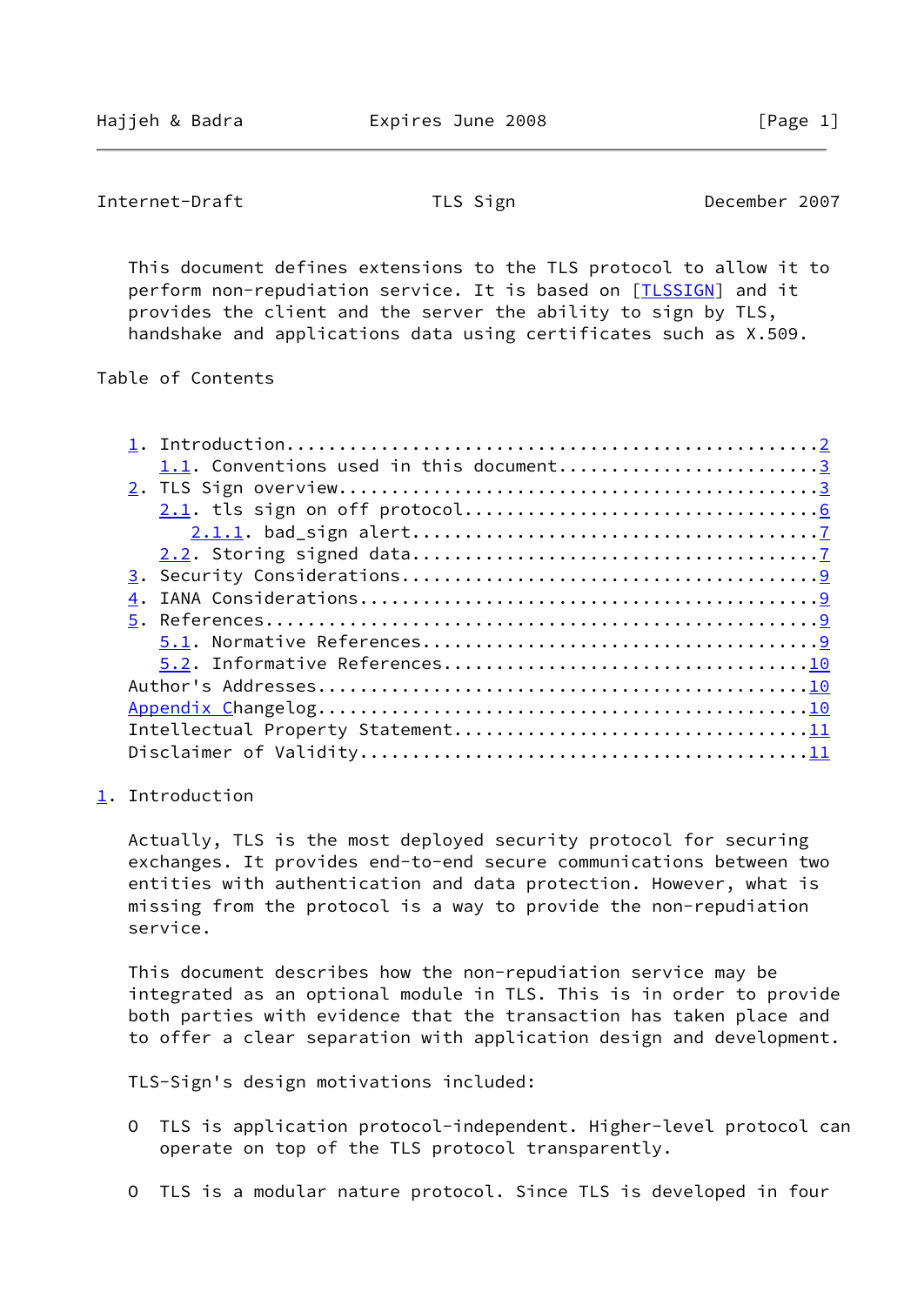independent protocols, the approach defined in this document can be added by extending the TLS protocol and with a total reuse of pre-existing TLS infrastructures and implementations.

| Hajjeh & Badra | Expires June 2008 | [Page 2] |
|----------------|-------------------|----------|
|                |                   |          |

<span id="page-2-1"></span>Internet-Draft TLS Sign December 2007

- O Several applications like E-Business require non-repudiation proof of transactions. It is critical in these applications to have the non-repudiation service that generates, distributes, validates and maintains the evidence of an electronic transaction. Since TLS is widely used to secure these applications exchanges, the non repudiation should be offered by TLS.
- O Generic non-repudiation with TLS. TLS Sign provides a generic non repudiation service that can be easily used with protocols. TLS Sign minimizes both design and implementation of the signature service and that of the designers and implementators who wish to use this module.
- <span id="page-2-0"></span>[1.1](#page-2-0). Conventions used in this document

 The key words "MUST", "MUST NOT", "REQUIRED", "SHALL", "SHALL NOT", "SHOULD", "SHOULD NOT", "RECOMMENDED", "MAY", and "OPTIONAL" in this document are to be interpreted as described in [RFC-2119 \[RFC2119](https://datatracker.ietf.org/doc/pdf/rfc2119)].

<span id="page-2-2"></span>[2](#page-2-2). TLS Sign overview

struct {

 TLS Sign is integrated as a higher-level module of the TLS Record protocol. It is optionally used if the two entities agree. This is negotiated by extending Client and Server Hello messages in the same way defined in [\[TLSEXT](#page-9-5)].

 In order to allow a TLS client to negotiate the TLS Sign, a new extension type should be added to the Extended Client and Server Hellos messages. TLS clients and servers MAY include an extension of type 'signature' in the Extended Client and Server Hellos messages. The 'extension\_data' field of this extension contains a 'signature\_request' where:

```
 enum {
      pkcs7(0), smime(1), xmldsig(2), (255);
   } ContentFormat;
```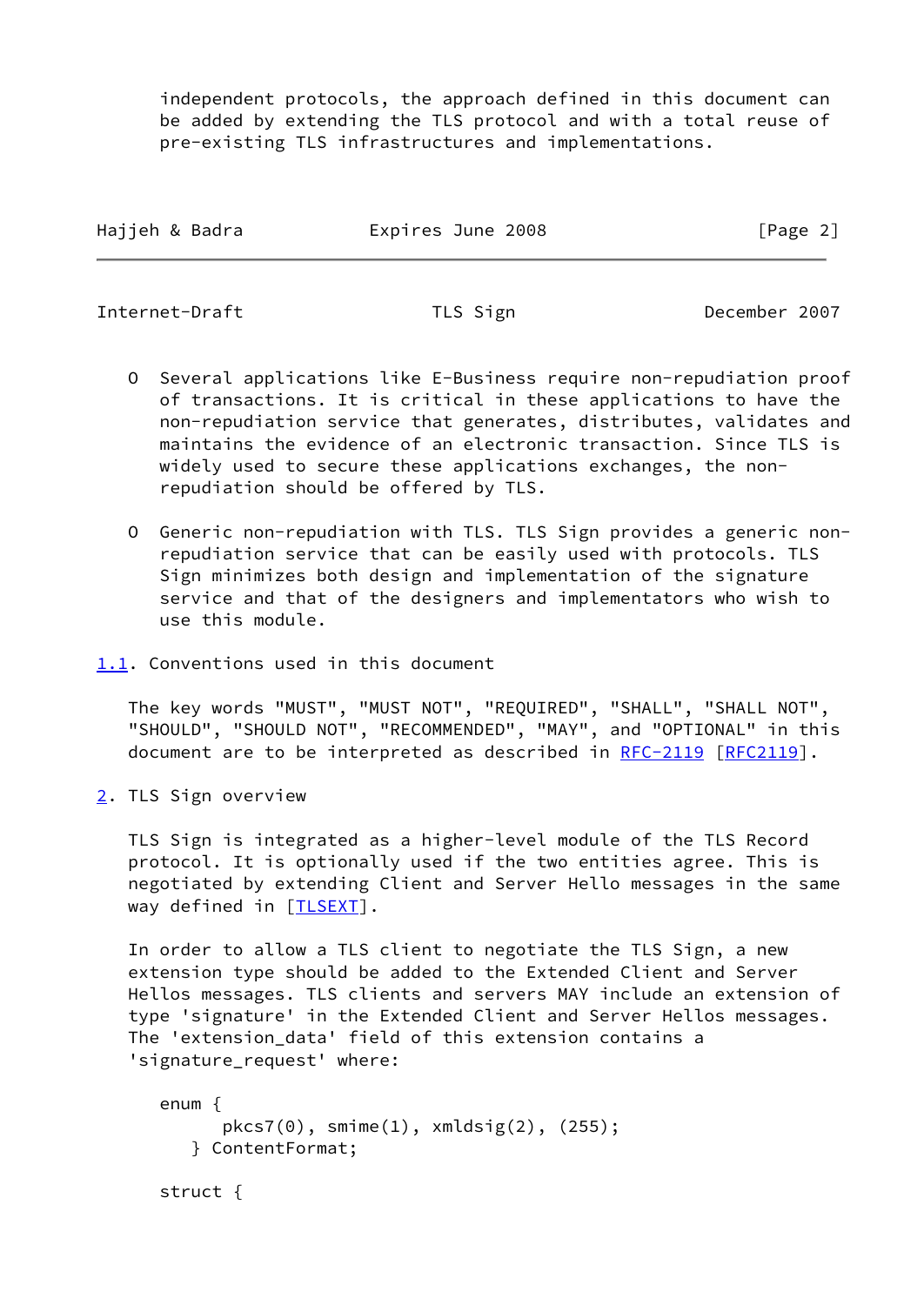```
 ContentFormat content_format;
        SignMethod sign_meth;
       SignType sign type<2..2^16-1>;
     } SignatureRequest;
enum {
     ssl client auth cert(0), ssl client auth cert url(1), (255);
   } SignMethod;
```

|                | Expires June 2008 |          |
|----------------|-------------------|----------|
| Hajjeh & Badra |                   | [Page 3] |

Internet-Draft TLS Sign December 2007

uint8 SignType[2];

 The client initiates the TLS Sign module by sending the ExtendedClientHello including the 'signature' extension. This extension contains:

 - the SignType carrying the type of the non repudiation proof. It can have one of these two values:

SignType non\_repudiation\_with\_proof\_of\_origin =  $\{ 0x00, 0x01 \};$ SignType non\_repudiation\_without\_proof\_of\_origin =  $\{ 0x00, 0x02 \}$ ;

 - the ContentFormat carrying the format of signed data. It can be PKCS7 [[PKCS7\]](#page-10-3), S/MIME [[SMIME\]](#page-10-4) or XMLDSIG [\[XMLDSIG](#page-10-5)]

> ContentFormat PKCS7 =  $\{ 0x00, 0xA1 \};$ ContentFormat SMIME =  $\{ 0x00, 0xA2 \}$ ; ContentFormat XMLDSIG =  $\{ 0x00, 0xA3 \}$ ;

 o if the value of the ContentFormat is PKCS7, then the PKCS7 Content\_type is of type signed-data.

 o if the value of the ContentFormat is S/MIME, then S/MIME Content\_type is of type SignedData

 o if the value of the ContentFormat is XMLDSIG, then XMLDSIG signatureMethod algorithms.

 - the SignMethod carrying the signature method that is used to sign the application data (e.g. X509 authentication certificate).

SignMethod X509 = { 0x00, 0xB1 };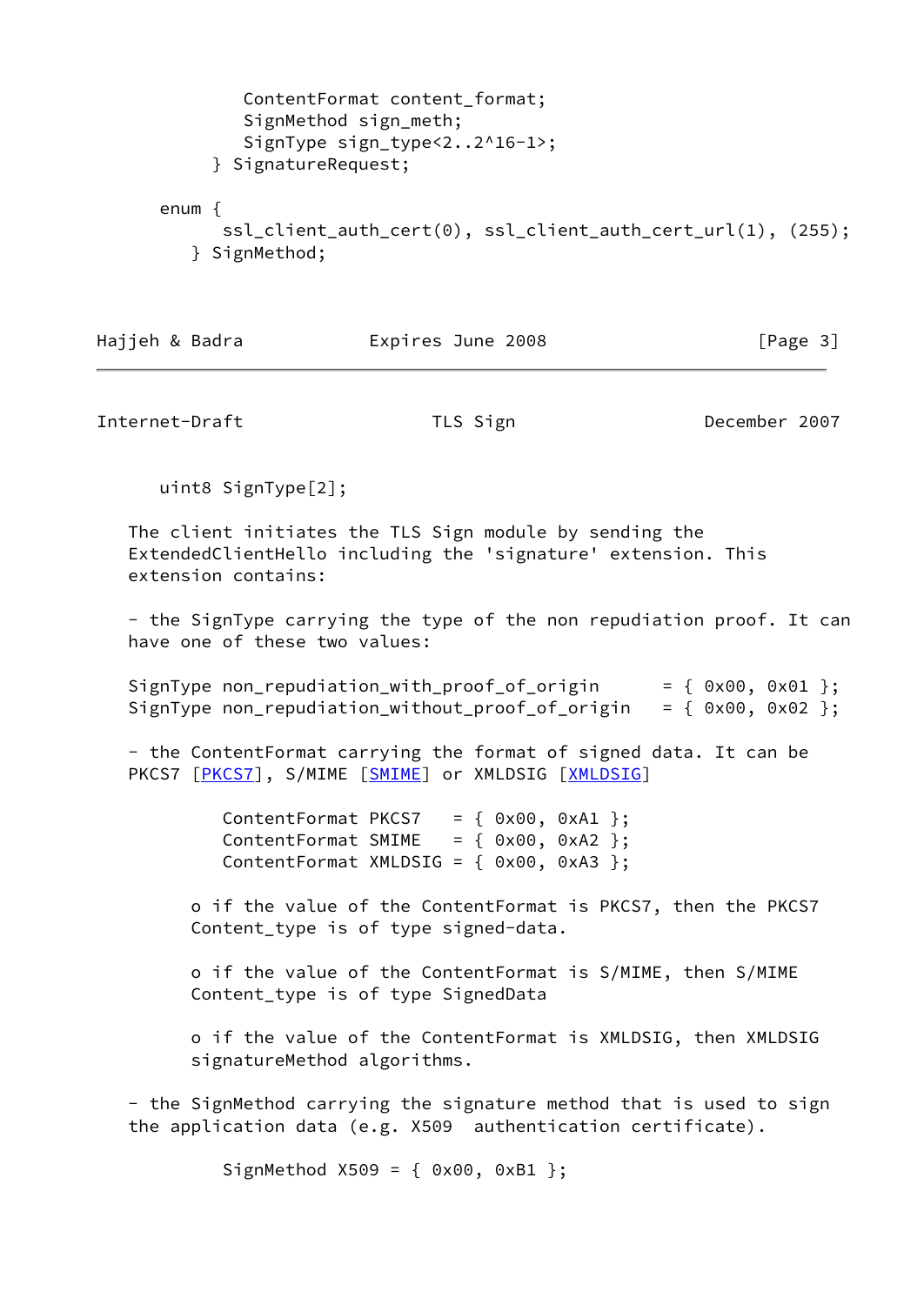Actually, this document uses the same certificate used in client authentication. Any new signature method MAY be added in future versions (e.g. delegated attributes certificates).

 The server MAY reject the connection by sending the error alert "unsupported\_extension" [*TLSEXT*] and closing the connection.

 The client and the server MAY use the same certificates used by the Handshake protocol. Several cases are possible:

 - If the server has an interest in getting non-repudiation data from the client and that the cipher\_suites list sent by the client does not include any cipher\_suite with signature ability, the server MUST (upon reception of tls\_sign\_on\_off protocol message not followed by a

| Hajjeh & Badra | Expires June 2008 | [Page 4] |
|----------------|-------------------|----------|
|----------------|-------------------|----------|

Internet-Draft TLS Sign TLS Sign December 2007

 certificate with a type equals to ExtendedServerHello.sign\_method) close the connection by sending a fatal error.

 - If the server has an interest in getting non-repudiation data from the client and that the cipher\_suites list sent by the client includes at least a cipher\_suite with signature ability, the server SHOULD select a cipher suite with signature ability and MUST provide a certificate (e.g., RSA) that MAY be used for key exchange. Further, the server MUST request a certificate from the client using the TLS certificate request message (e.g., an RSA or a DSS signature-capable certificate). If the client does not send a certificate during the TLS Handshake, the server MUST close the TLS session by sending a fatal error in the case where the client sends a tls\_sign\_on\_off protocol message not followed by a certificate with a type equals to ExtendedServerHello.sign\_method.

 - The client or the server MAY use a certificate different to these being used by TLS Handshake. This MAY happen when the server agrees in getting non-repudiation data from the client and that the type of the client certificate used by TLS Handshake and the type selected by the server from the list in ExtendedClientHello.sign\_method are different, or when the ExtendedServerHello.cipher\_suite does not require client and/or server certificates. In these cases, the client or the server sends a new message called certificate\_sign, right after sending the tls\_sign\_on\_off protocol messages. The new message contains the sender's certificate in which the type is the same type selected by the server from the list in ExtendedClientHello.sign\_method. The certificate\_sign is therefore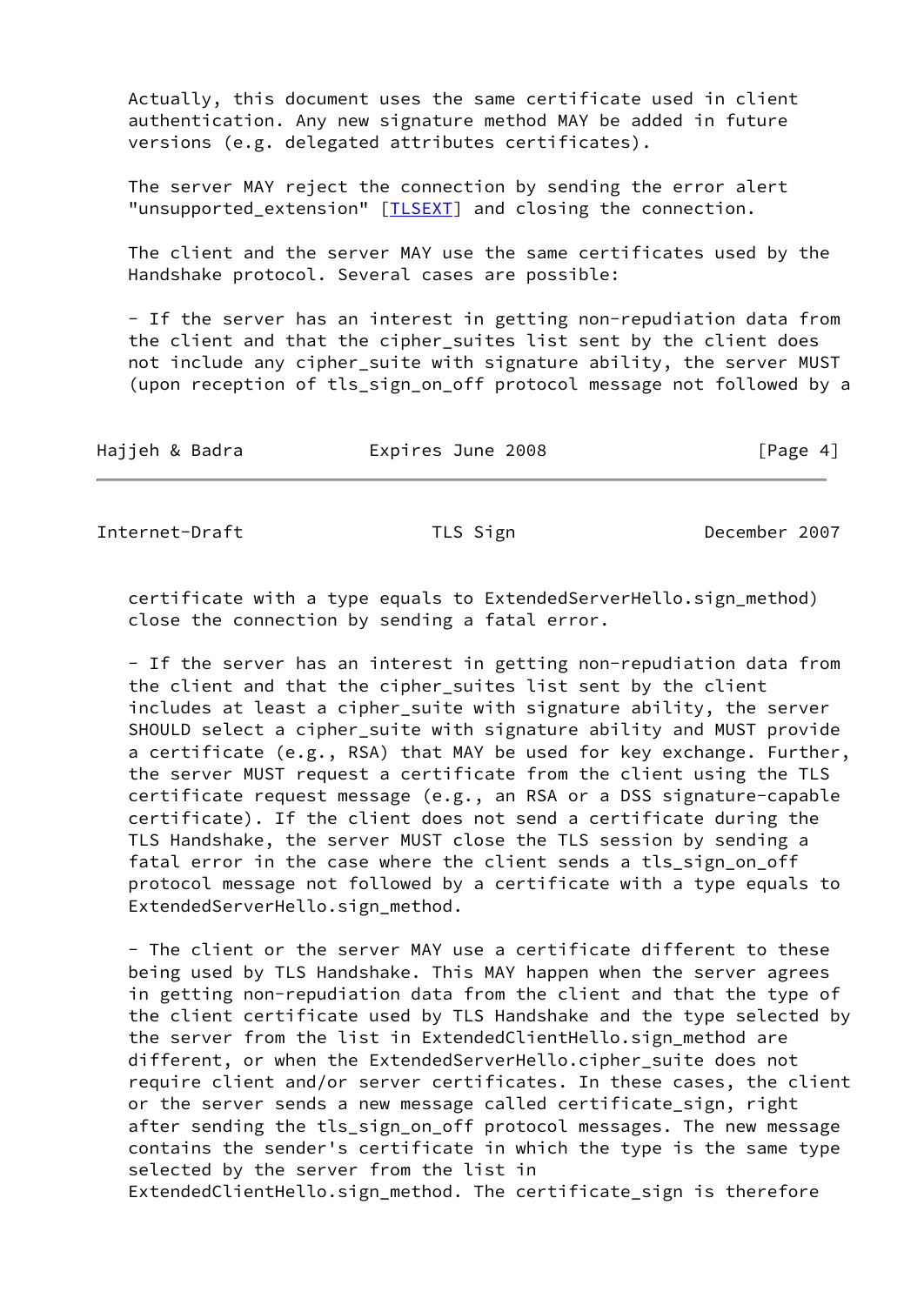| used to generate signed data. It is defined as follows:                                                                                                                                                                                                                                                                                               |                                                                                                                                                                                                      |                                                              |
|-------------------------------------------------------------------------------------------------------------------------------------------------------------------------------------------------------------------------------------------------------------------------------------------------------------------------------------------------------|------------------------------------------------------------------------------------------------------------------------------------------------------------------------------------------------------|--------------------------------------------------------------|
| opaque ASN.1Cert<2^24-1>;                                                                                                                                                                                                                                                                                                                             |                                                                                                                                                                                                      |                                                              |
| struct $\{$<br>} CertificateSign;                                                                                                                                                                                                                                                                                                                     | ASN.1Cert certificate_list<12^24-1>;                                                                                                                                                                 |                                                              |
| The certificate_list, as defined in $[ILS]$ , is a sequence (chain) of<br>certificates. The sender's certificate MUST come first in the list.<br>If the server has no interest in getting non-repudiation data from<br>the client, it replays with an ordinary TLS ServerHello or return a<br>handshake failure alert and close the connection [TLS]. |                                                                                                                                                                                                      |                                                              |
| Client                                                                                                                                                                                                                                                                                                                                                |                                                                                                                                                                                                      | Server                                                       |
| ClientHello                                                                                                                                                                                                                                                                                                                                           | $--------$                                                                                                                                                                                           | ServerHello<br>Certificate*                                  |
| Hajjeh & Badra                                                                                                                                                                                                                                                                                                                                        | Expires June 2008                                                                                                                                                                                    | [Page 5]                                                     |
| Internet-Draft                                                                                                                                                                                                                                                                                                                                        | TLS Sign                                                                                                                                                                                             | December 2007                                                |
| Certificate*<br>ClientKeyExchange<br>CertificateVerify*<br>ChangeCipherSpec                                                                                                                                                                                                                                                                           |                                                                                                                                                                                                      | ServerKeyExchange*<br>CertificateRequest*<br>ServerHelloDone |
| Finished<br>TLSSign0n0ff<br>* Indicates optional or situation-dependent messages that are not                                                                                                                                                                                                                                                         | $------>$<br>$\leftarrow$ - - - - - - -<br>〈---------------------------><br>CertificateSign* <---------------------> CertificateSign*<br>(Signed) Application Data <-----> (Signed) Application Data | ChangeCipherSpec<br>Finished<br>TLSSignOnOff                 |
| always sent.                                                                                                                                                                                                                                                                                                                                          |                                                                                                                                                                                                      |                                                              |

<span id="page-5-1"></span><span id="page-5-0"></span>[2.1](#page-5-0). tls sign on off protocol

 To manage the generation of evidence, new sub-protocol is added by this document, called tls\_sign\_on\_off. This protocol consists of a single message that is encrypted and compressed under the established connection state. This message can be sent at any time after the TLS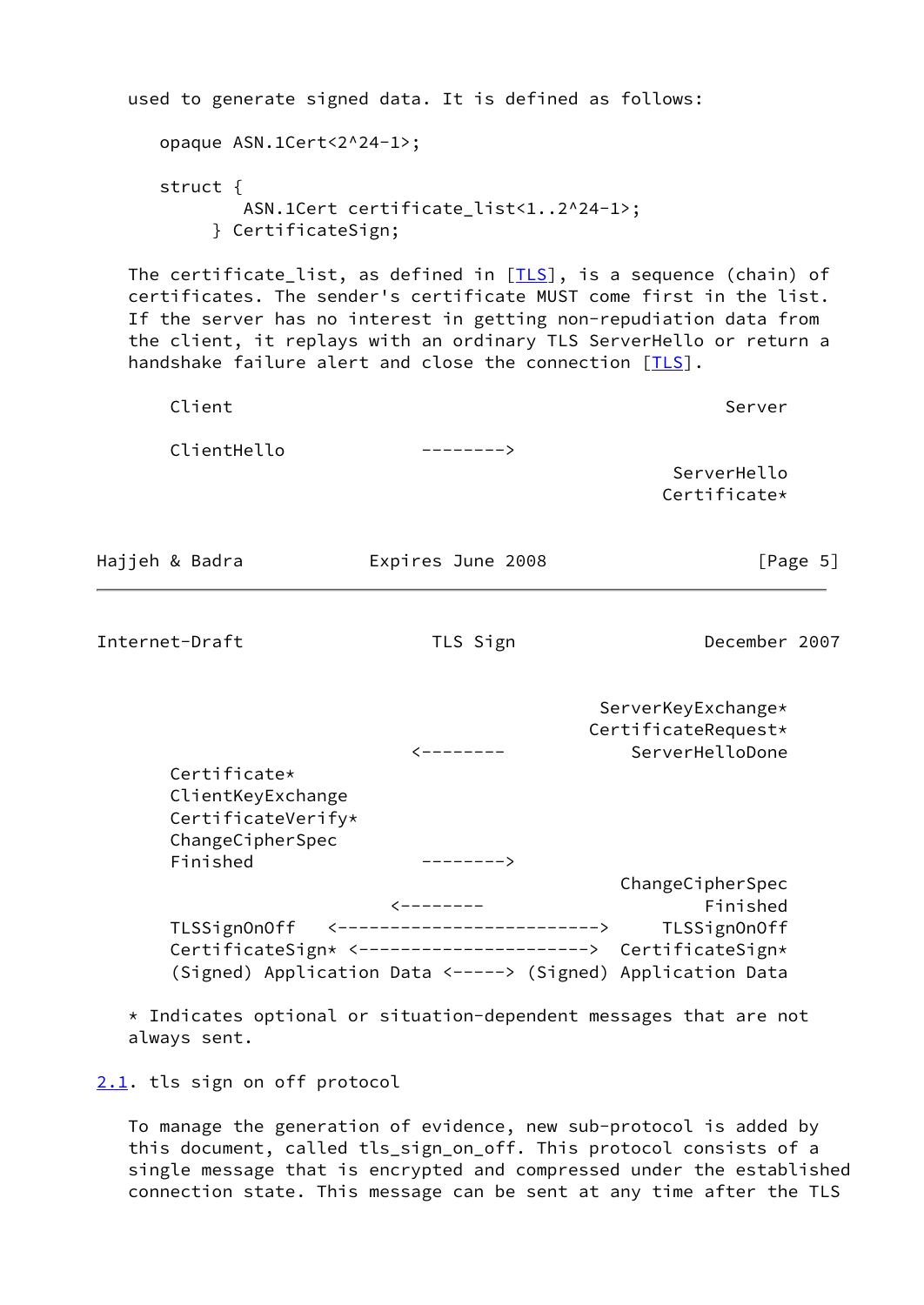session has been established. Thus, no man in the middle can replay or inject this message. It consists of a single byte of value 1 (tls\_sign\_on) or 0 (tls\_sign\_off). enum { change\_cipher\_spec(20), alert(21), handshake(22), application data(23), tls sign(TBC), (255) } ContentType; struct { enum { tls\_sign\_off(0), tls\_sign\_on(1), (255) } type; } TLSSignOnOff; The tls\_sign\_on\_off message is sent by the client and/or server to notify the receiving party that subsequent records will carry data signed under the negotiated parameters. Note: TLSSignOnOff is an independent TLS Protocol content type, and is not actually a TLS handshake message. 2.1.1 TLS sign packet format Hajjeh & Badra Expires June 2008 [Page 6] Internet-Draft TLS Sign December 2007

<span id="page-6-0"></span> This document defines a new packet format that encapsulates signed data, the TLSSigntext. The packet format is shown below. The fields are transmitted from left to right.

0 1 2 3 0 1 2 3 4 5 6 7 8 9 0 1 2 3 4 5 6 7 8 9 0 1 2 3 4 5 6 7 8 9 0 1 +-+-+-+-+-+-+-+-+-+-+-+-+-+-+-+-+-+-+-+-+-+-+-+-+-+-+-+-+-+-+-+-+ | Content-Type | Flag | Version | +-+-+-+-+-+-+-+-+-+-+-+-+-+-+-+-+-+-+-+-+-+-+-+-+-+-+-+-+-+-+-+-+ Length | Signed Data ... +-+-+-+-+-+-+-+-+-+-+-+-+-+-+-+-+-+-+-+-+-+-+-+-+-+-+-+-+-+-+-+-+

Content-Type

Same as TLSPlaintext.type.

Flag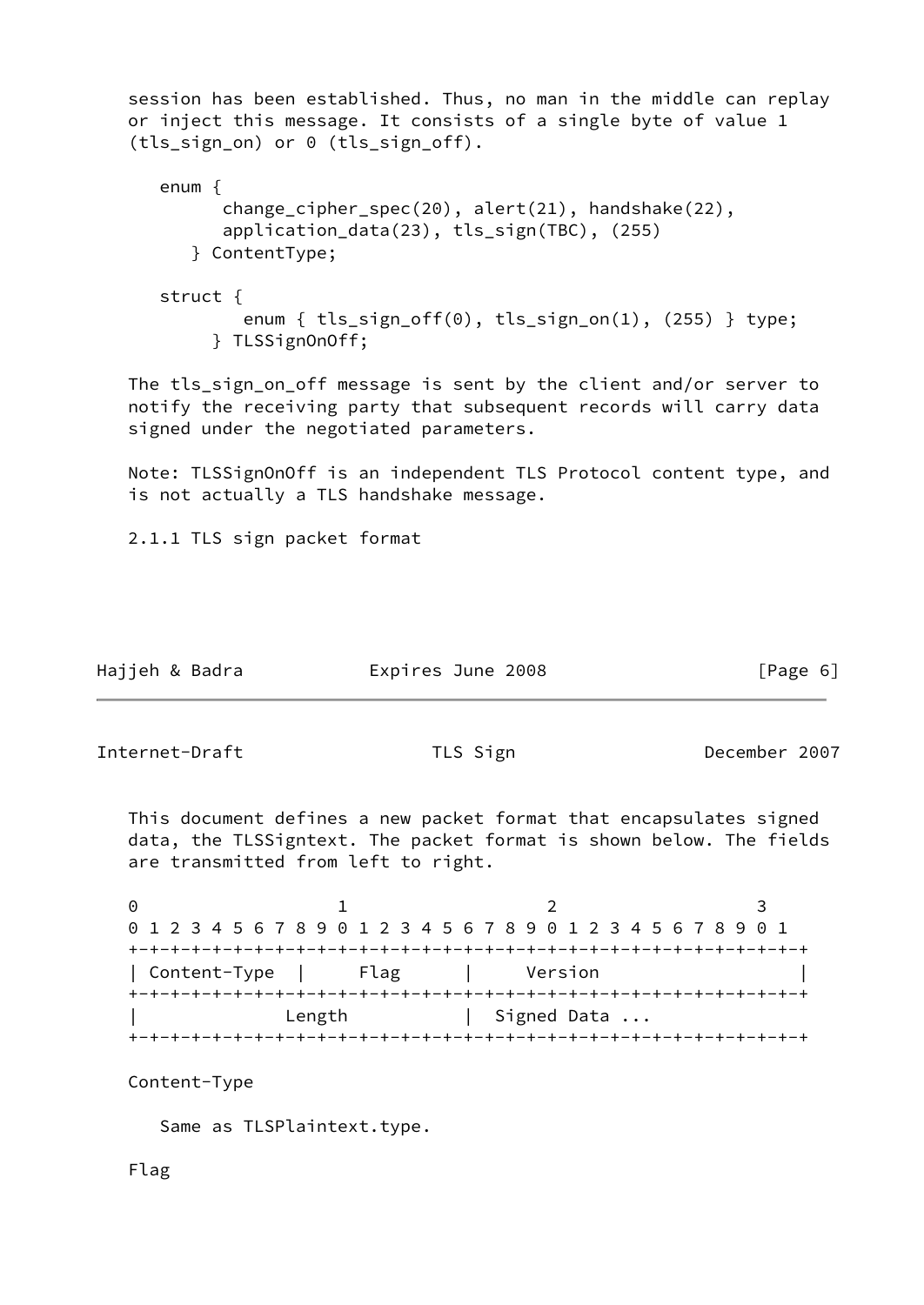0 1 2 3 4 5 6 7 8 +-+-+-+-+-+-+-+-+ |A R R R R R R R| +-+-+-+-+-+-+-+-+

 A = acknowledgement of receipt R = Reserved.

When the whole signed data is delivered to the receiver, the TLS Sign will check the signature. If the signature is valid and that the sender requires a proof of receipt, the receiver MUST generate a TLSSigntext packet with the bit A set to 1 (acknowledgement of receipt). This helps the receiver of the acknowledgment of receipt in storing the data-field for later use (see [section 2.2](#page-7-1)). The data field of that message contains the digest of the whole data receiver by the generator of the acknowledgement of receipt. The digest is signed before sending the result to the other side.

<span id="page-7-0"></span>[2.1.1](#page-7-0). bad sign alert

 This alert is returned if a record is received with an incorrect signature. This message is always fatal.

<span id="page-7-1"></span>[2.2](#page-7-1). Storing signed data

 The objective of TLS Sign is to provide both parties with evidence that can be stored and later presented to a third party to resolve disputes that arise if and when a communication is repudiated by one

| Hajjeh & Badra | Expires June 2008 | [Page 7] |
|----------------|-------------------|----------|
|                |                   |          |

Internet-Draft TLS Sign TLS Sign December 2007

 of the entities involved. This document provides the two basic types of non-repudiation service:

- O Non-repudiation with proof of origin: provides the TLS server with evidence proving that the TLS client has sent it the signed data at a certain time.
- O Non-repudiation with proof of delivery: provides the TLS client with evidence that the server has received the client's signed data at a specific time.

 TLS Handshake exchanges the current time and date according to the entities internal clock. Thus, the time and date can be stored with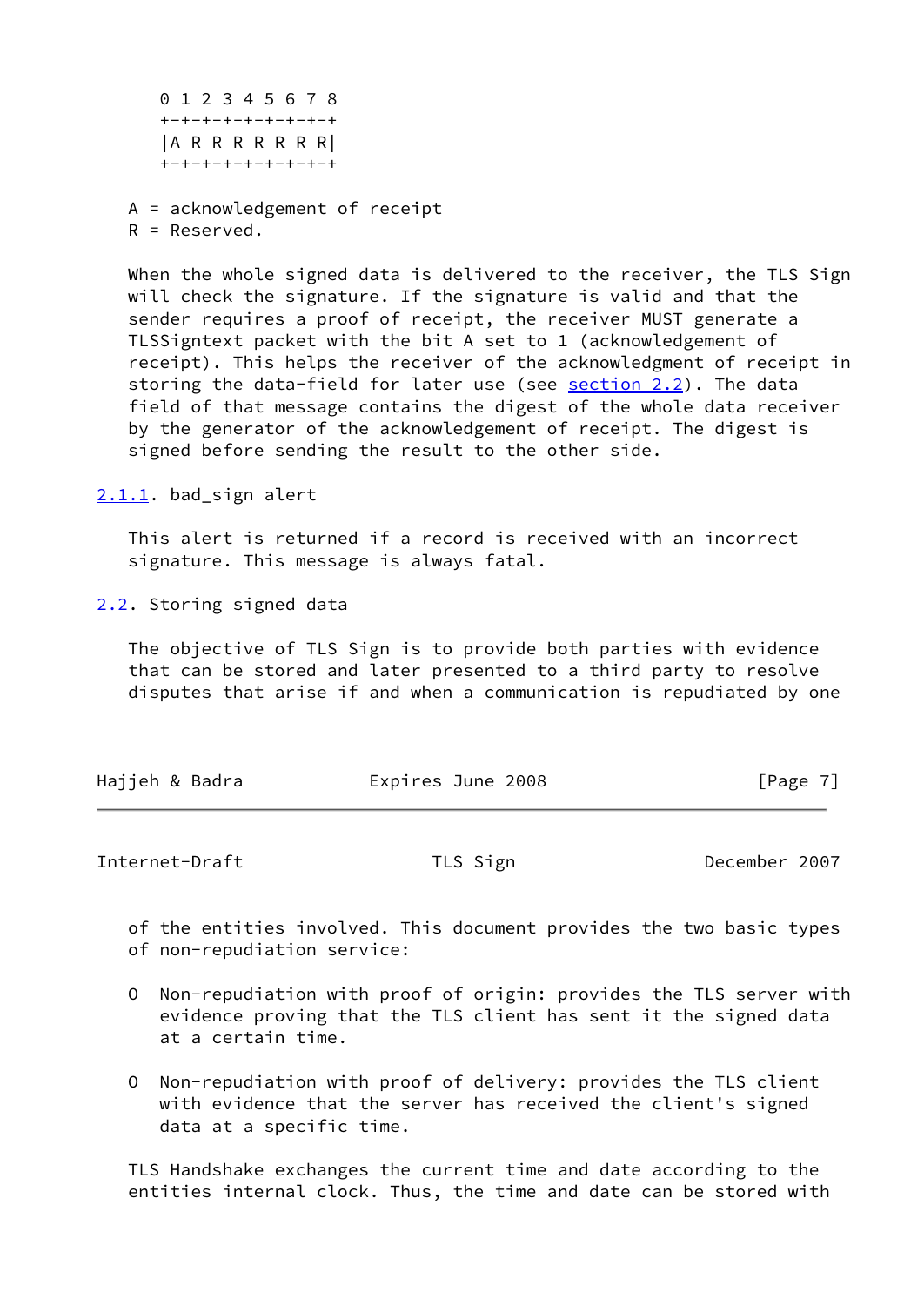the signed data as a proof of communication. For B2C or B2B transactions, non-repudiation with proof of origin and non repudiation with proof of receipt are both important. If the TLS client requests a non-repudiation service with proof of receipt, the server SHOULD verify and send back to client a signature on the hash of signed data.

 The following figure explains the different events for proving and storing signed data [\[RFC4949](https://datatracker.ietf.org/doc/pdf/rfc4949)]. [RFC 4949](https://datatracker.ietf.org/doc/pdf/rfc4949) uses the term "critical action" to refer to the act of communication between the two entities. For a complete non-repudiation deployment, 6 phases should be respected:

 -------- -------- -------- -------- -------- . -------- Phase 1: Phase 2: Phase 3: Phase 4: Phase 5: . Phase 6: Request Generate Transfer Verify Retain . Resolve Service Evidence Evidence Evidence Evidence . Dispute -------- -------- -------- -------- -------- . -------- Service Critical Evidence Evidence Archive . Evidence Request => Action => Stored => Is => Evidence . Is Is Made Occurs For Later Tested In Case . Verified and Use |  $\wedge$  Critical . ^ Evidence v | Action Is . | Is  $+$ --------------------+ Repudiated . | Generated |Verifiable Evidence|------> ... . ----+ +-------------------+

 1- Requesting explicit transaction evidence before sending data. Normally, this action is taken by the SSL/TLS client

 2- If the server accepts, the client will generate evidence by signing data using his X.509 authentication certificate. Server will go through the same process if the evidence of receipt is requested.

| Hajjeh & Badra | Expires June 2008 | [Page 8] |  |
|----------------|-------------------|----------|--|
|                |                   |          |  |

<span id="page-8-0"></span>Internet-Draft TLS Sign TLS Sign December 2007

 3 - The signed data is then sent by the initiator (client or server) and stored it locally, or by a third party, for a later use if needed.

 4 - The entity that receive the evidence process to verify the signed data.

5- The evidence is then stored by the receiver entity for a later use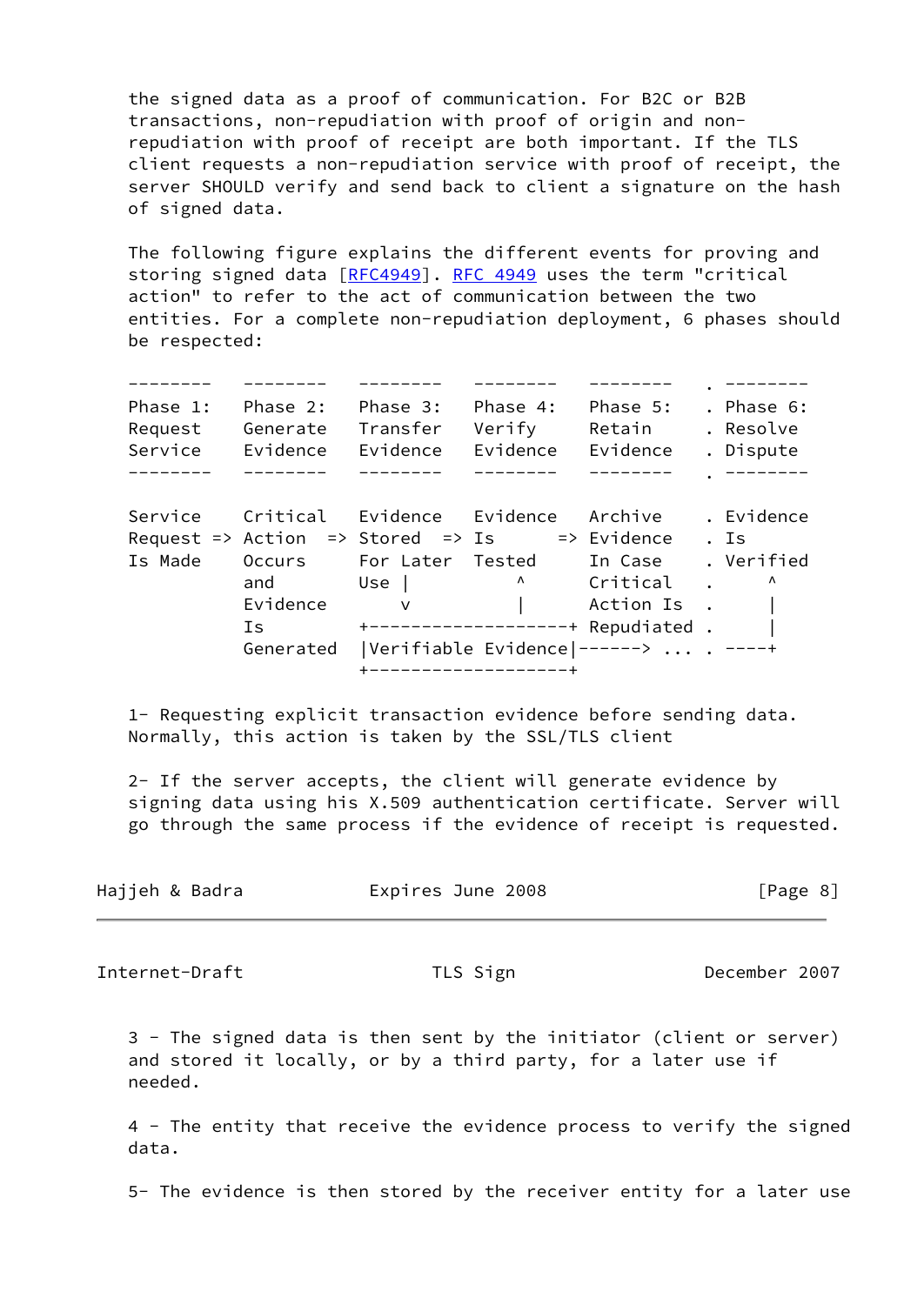if needed.

 6- In this phase, which occurs only if the critical action is repudiated, the evidence is retrieved from storage, presented, and verified to resolve the dispute.

 With this method, the stored signed data (or evidence) can be retrieved by both parties, presented and verified if the critical action is repudiated.

<span id="page-9-0"></span>[3](#page-9-0). Security Considerations

Security issues are discussed throughout this memo.

<span id="page-9-1"></span>[4](#page-9-1). IANA Considerations

 This document defines a new TLS extension "signature", assigned the value TBD from the TLS ExtensionType registry defined in [\[TLSEXT](#page-9-5)].

 This document defines one TLS ContentType: tls\_sign(TBD). This ContentType value is assigned from the TLS ContentType registry defined in  $[TLS]$  $[TLS]$ .

 This document defines a new handshake message, certificate\_sign, whose value is to be allocated from the TLS HandshakeType registry defined in [[TLS\]](#page-9-6).

 The bad\_sign alert that is defined in this document is assigned to the [TLS](#page-9-6) Alert registry defined in  $[TLS]$ .

- <span id="page-9-2"></span>[5](#page-9-2). References
- <span id="page-9-3"></span>[5.1](#page-9-3). Normative References
	- [RFC2119] Bradner, S., "Key words for use in RFCs to Indicate Requirement Levels", [BCP 14](https://datatracker.ietf.org/doc/pdf/bcp14), [RFC 2119,](https://datatracker.ietf.org/doc/pdf/rfc2119) March 1997.
	- [TLS] Dierks, T. and E. Rescorla, "The TLS Protocol Version 1.1", [RFC 4346](https://datatracker.ietf.org/doc/pdf/rfc4346), April 2005.

<span id="page-9-6"></span>

| Hajjeh & Badra | Expires June 2008 | [Page 9] |
|----------------|-------------------|----------|
|                |                   |          |

<span id="page-9-4"></span>Internet-Draft TLS Sign December 2007

<span id="page-9-5"></span> [TLSEXT] Blake-Wilson, S., et. al., "Transport Layer Security TLS) Extensions", [RFC 4366,](https://datatracker.ietf.org/doc/pdf/rfc4366) April 2006.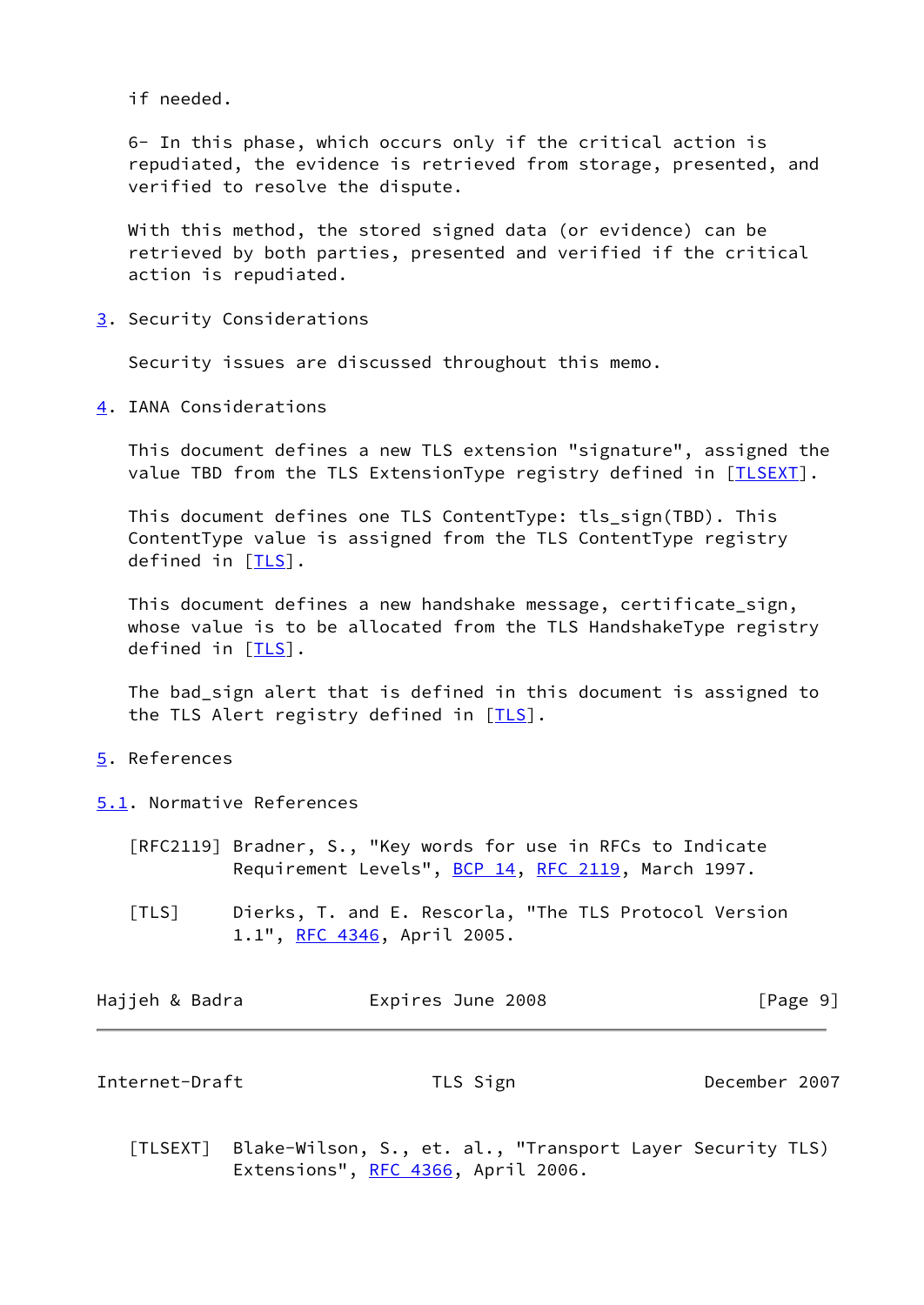- <span id="page-10-3"></span> [PKCS7] RSA Laboratories, "PKCS #7: RSA Cryptographic Message Syntax Standard," version 1.5, November 1993.
- <span id="page-10-4"></span>[SMIME] Ramsdell, B., "S/MIME Version 3 Message Specification", [RFC](https://datatracker.ietf.org/doc/pdf/rfc3851) [3851](https://datatracker.ietf.org/doc/pdf/rfc3851), July 2004.
- <span id="page-10-5"></span> [XMLDSIG] Eastlake, D., et. al, "(Extensible Markup Language) XML Signature Syntax and Processing", [RFC 3275,](https://datatracker.ietf.org/doc/pdf/rfc3275) March 2002.
- <span id="page-10-1"></span><span id="page-10-0"></span>[5.2](#page-10-1). Informative References
	- [RFC4949] Shirey, R., "Internet Security Glossary", [RFC 4949,](https://datatracker.ietf.org/doc/pdf/rfc4949) August 2007.
	- [TLSSIGN] Hajjeh, I., Serhrouchni, A., "Integrating a signature module in SSL/TLS, ICETE2004., ACM/IEEE, First International Conference on E-Business and Telecommunication Networks, Portugal, August 2004.

Author's Addresses

 Ibrahim Hajjeh INEOVATION France

Email: hajjeh@ineovation.com

 Mohamad Badra LIMOS Laboratory - UMR6158, CNRS France

Email: badra@isima.fr

Appendix Changelog

Changes from -01 to -02:

o Add an IANA section.

o Small clarifications to [section 2.](#page-2-2)

o Add the bad\_sign alert and the certificate\_sign message.

| Hajjeh & Badra | Expires June 2008 | [Page 10] |
|----------------|-------------------|-----------|
|----------------|-------------------|-----------|

<span id="page-10-2"></span>Internet-Draft TLS Sign TLS December 2007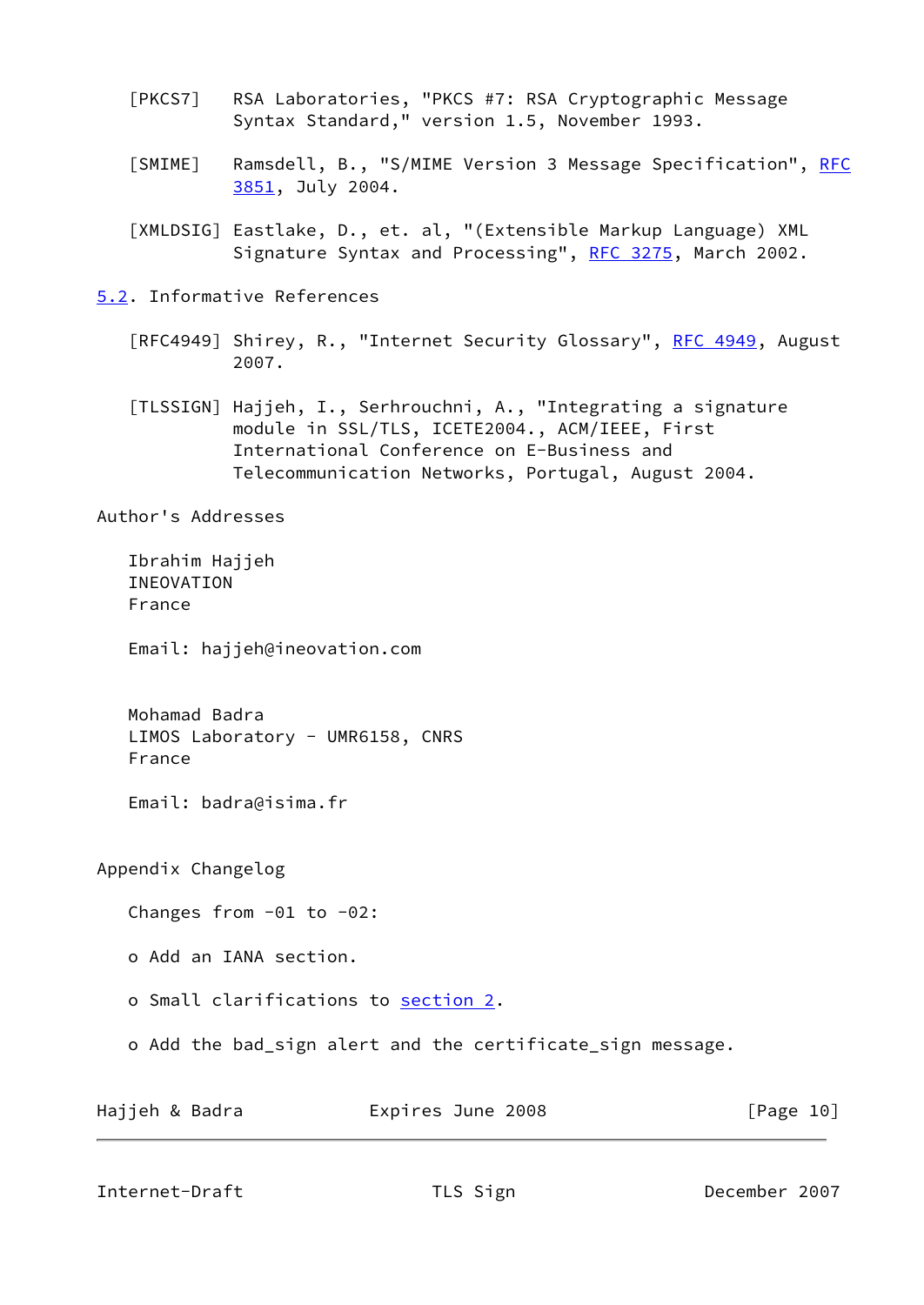Changes from -00 to -01:

o Clarifications to the format of the signed data in [Section 2](#page-2-2).

o Small clarifications to TLS SIGN negotiation in [Section 2.](#page-2-2)

 o Added Jacques Demerjian and Mohammed Achemlal as contributors/authors.

Intellectual Property Statement

 The IETF takes no position regarding the validity or scope of any Intellectual Property Rights or other rights that might be claimed to pertain to the implementation or use of the technology described in this document or the extent to which any license under such rights might or might not be available; nor does it represent that it has made any independent effort to identify any such rights. Information on the procedures with respect to rights in RFC documents can be found in [BCP 78](https://datatracker.ietf.org/doc/pdf/bcp78) and [BCP 79](https://datatracker.ietf.org/doc/pdf/bcp79).

 Copies of IPR disclosures made to the IETF Secretariat and any assurances of licenses to be made available, or the result of an attempt made to obtain a general license or permission for the use of such proprietary rights by implementers or users of this specification can be obtained from the IETF on-line IPR repository at <http://www.ietf.org/ipr>.

 The IETF invites any interested party to bring to its attention any copyrights, patents or patent applications, or other proprietary rights that may cover technology that may be required to implement this standard. Please address the information to the IETF at ietf-ipr@ietf.org.

## Disclaimer of Validity

 This document and the information contained herein are provided on an "AS IS" basis and THE CONTRIBUTOR, THE ORGANIZATION HE/SHE REPRESENTS OR IS SPONSORED BY (IF ANY), THE INTERNET SOCIETY, THE IETF TRUST AND THE INTERNET ENGINEERING TASK FORCE DISCLAIM ALL WARRANTIES, EXPRESS OR IMPLIED, INCLUDING BUT NOT LIMITED TO ANY WARRANTY THAT THE USE OF THE INFORMATION HEREIN WILL NOT INFRINGE ANY RIGHTS OR ANY IMPLIED WARRANTIES OF MERCHANTABILITY OR FITNESS FOR A PARTICULAR PURPOSE.

Copyright Statement

Copyright (C) The IETF Trust (2007).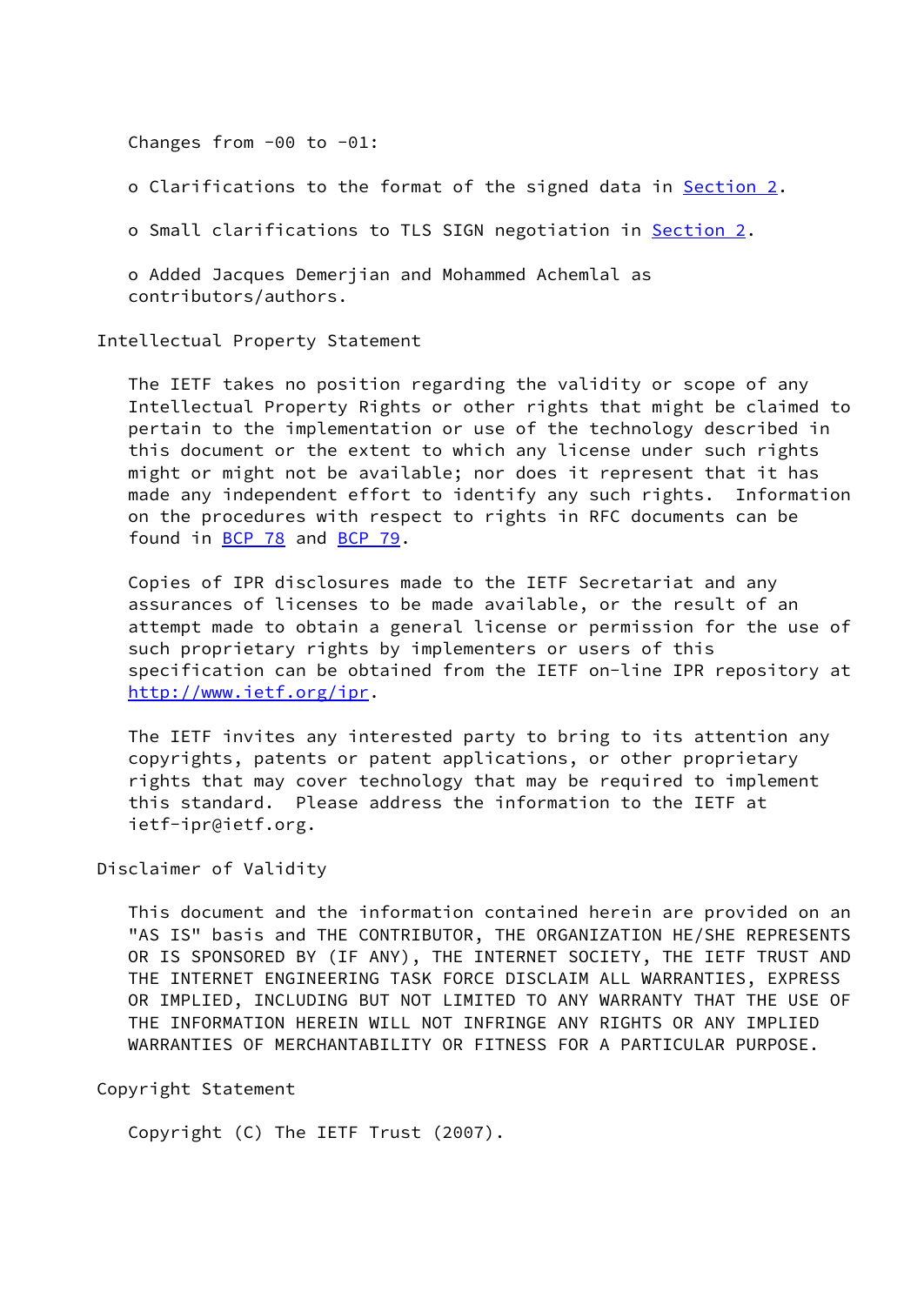| Internet-Draft | TLS Sign | December 2007 |
|----------------|----------|---------------|
|----------------|----------|---------------|

 This document is subject to the rights, licenses and restrictions contained in  $\underline{BCP}$  78, and except as set forth therein, the authors retain all their rights.

Acknowledgment

 Funding for the RFC Editor function is currently provided by the Internet Society.